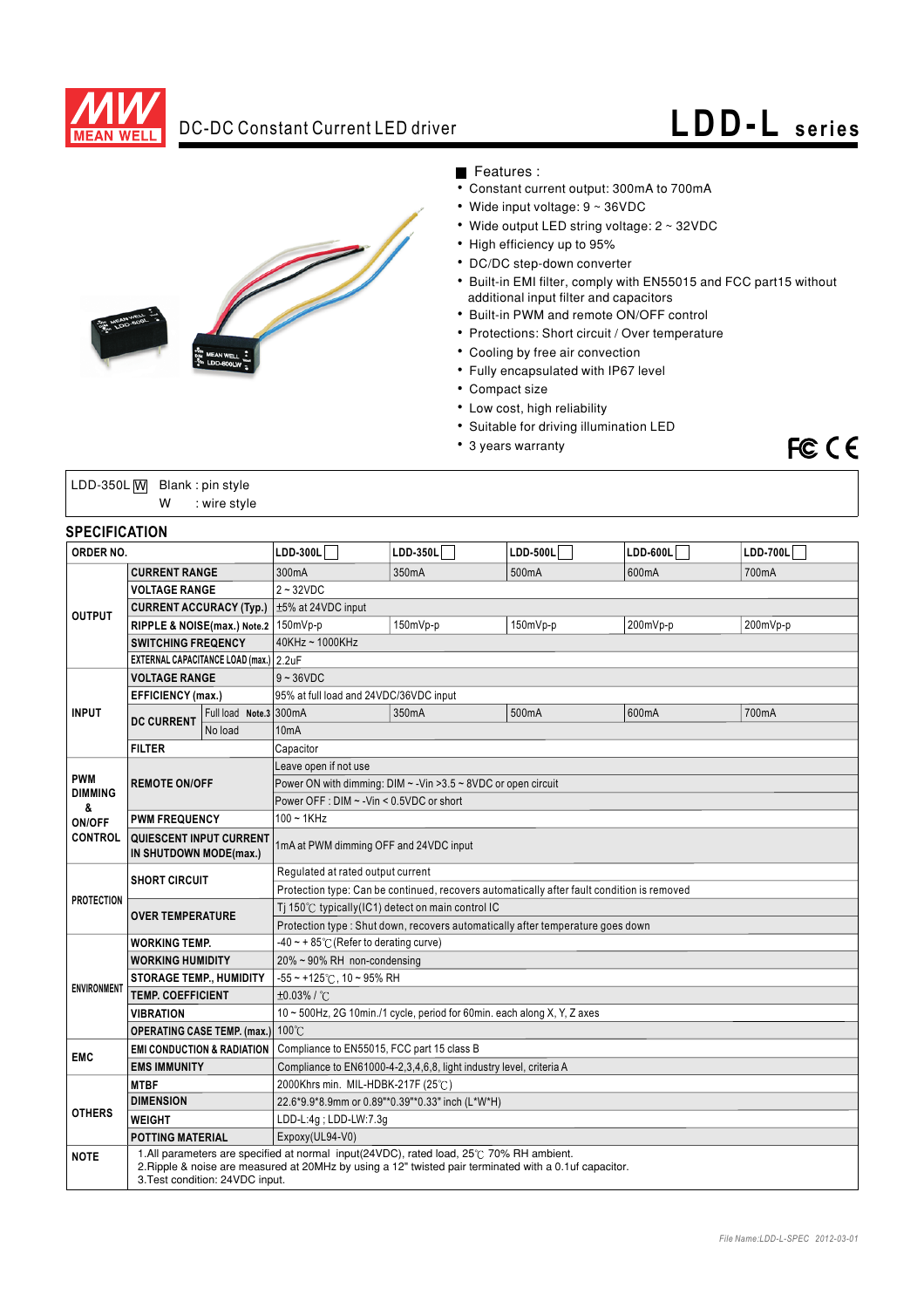

## DC-DC Constant Current LED driver **LDD-L series**



NOTE:Pin size tolerance  $0.60 \phi \pm 0.05$ mm

## tole<br>
— **W type(LDD LW):**



### **Derating Curve**



| Pin No. | Output  | Comment                                                  |
|---------|---------|----------------------------------------------------------|
|         | $+V$ in | DC Supply                                                |
| 3       | PWM DIM | ON/OFF and PWM<br>Dimming<br>(Leave open if<br>not used) |
| 4       | -Vin    | Don't connect<br>to-Vout                                 |
| 5       | -Vout   | LED - Connection                                         |
| 6       | +Vout   | LED + Connection                                         |

| Pin No. | Output                    | Comment                                                  |
|---------|---------------------------|----------------------------------------------------------|
|         | $+V$ in<br>(Red)          | DC Supply                                                |
| 3       | <b>PWM DIM</b><br>(White) | ON/OFF and PWM<br>Dimming<br>(Leave open if<br>not used) |
| 4       | -Vin<br>(Black)           | Don't connect<br>to -Vout                                |
| 5       | -Vout<br>(Blue)           | <b>LED</b> - Connection                                  |
| 6       | +Vout<br>(Yellow)         | LED + Connection                                         |

### **PWM Dimming Control**



During PWM dimming operation, the output current will change to PWM style.